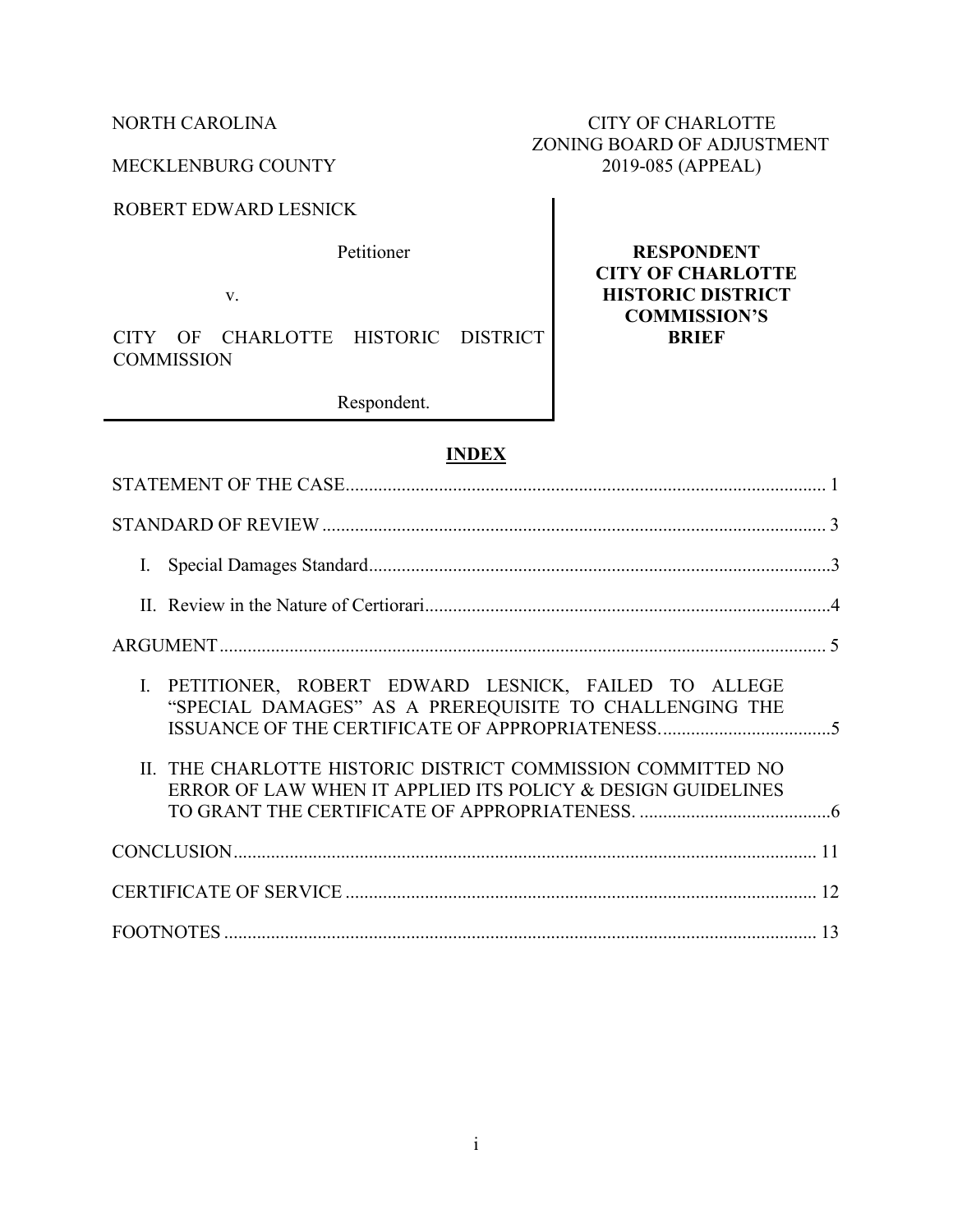### **STATEMENT OF THE CASE**

DAS Architecture Inc./Westwood Stevens Grove LLC ("HDC Applicants") filed an application with the City of Charlotte's Historic District Commission ("HDC") for property located at [1](#page-14-0)101 Myrtle Avenue, Charlotte, North Carolina ("Subject Property").<sup>1</sup> The Subject Property is located at the corner of Myrtle Avenue and Lexington Avenue in the Dilworth Historic District and is zoned R-[2](#page-14-1)2MF  $(HD)$ .<sup>2</sup> The HDC staff labeled the application as HDC Case  $\#2019-085$ <sup>[3](#page-14-2)</sup>. The HDC Applicants sought to construct three new townhomes with detached garages on the Subject Property ("Project").<sup>[4](#page-14-3)</sup>

On May 8, 2019, the HDC conducted a hearing ("May HDC Hearing") on HDC Case #2019-08[5](#page-14-4).<sup>5</sup> A representative of HDC Applicants, Kevin Pfahl of DAS Architecture Inc., attended the May HDC Hearing to present HDC Case #2019-085 and answer any questions from the HDC.<sup>[6](#page-14-5)</sup> Petitioner also attended the May HDC Hearing and presented three points of concern to the HDC: one, "the proximity of the last residence to the property line, specifically with relation to the trees;" two, the front yard patios; and three, a discrepancy in measuring the distance between the Subject Property and 1121 Myrtle Avenue, Charlotte, North Carolina.<sup>[7](#page-14-6)</sup> The HDC unanimously voted to continue its review of HDC Case #2019-0[8](#page-14-7)5.<sup>8</sup>

On June 12, 2019, the HDC conducted a hearing ("June HDC Hearing") on HDC Case #201[9](#page-14-8)-085.<sup>9</sup> Representatives of HDC Applicants, Kevin Pfahl of DAS Architecture Inc. and Myles Gordon of Westwood Stevens Grove LLC, attended the June HDC Hearing to present HDC Case #2019-085 and answer any questions from the HDC.<sup>[10](#page-14-9)</sup> Petitioner did not speak at the July HDC Hearing.<sup>[11](#page-14-10)</sup> The HDC unanimously voted to continue its review of HDC Case #2019- $085.<sup>12</sup>$  $085.<sup>12</sup>$  $085.<sup>12</sup>$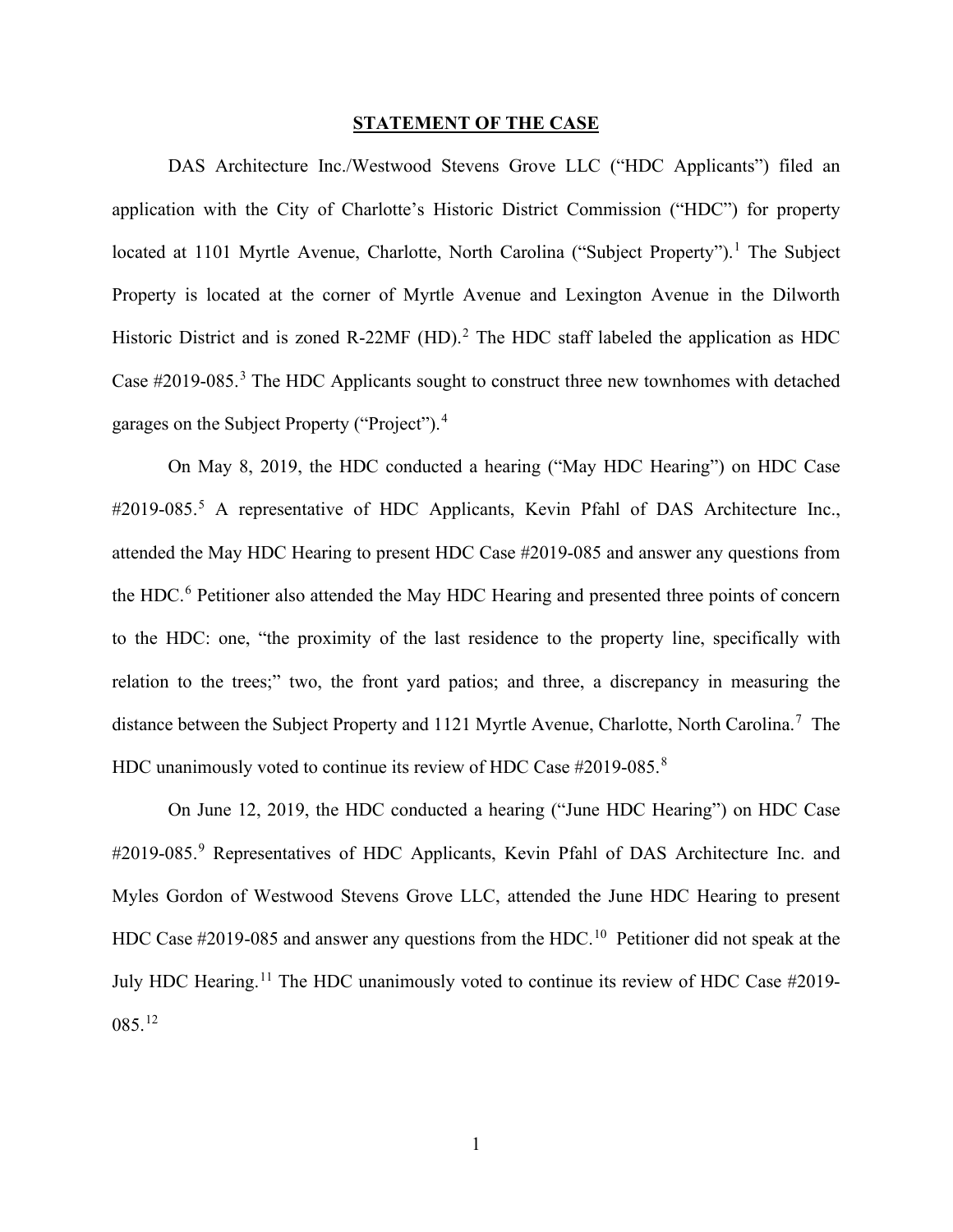On July 10, 2019, the HDC conducted a hearing ("July HDC Hearing") on HDC Case #2019-085.<sup>[13](#page-14-12)</sup> Representatives of HDC Applicants, Kevin Pfahl of DAS Architecture Inc. and Myles Gordon of Westwood Stevens Grove LLC, attended the July HDC Hearing to present HDC Case  $\#2019-085$  and answer any questions from the HDC.<sup>[14](#page-14-13)</sup> Petitioner did not speak at the July HDC Hearing.[15](#page-14-14) The HDC voted 7-1 to approve with conditions HDC Case #2019-085.[16](#page-14-15)

On December 13, 2019, a Certificate of Appropriateness ("COA") was issued to Westwood Stevens Grove LLC; one-half of the HDC Applicants.<sup>[17](#page-14-16)</sup> A party challenging the issuance of the COA must file an appeal to the City of Charlotte's Zoning Board of Adjustment ("ZBA") within thirty (30) days of the issuance pursuant to Section 10.213(1) of the City of Charlotte's Zoning Ordinance. In this case, any appeal to the ZBA had to be filed no later than January 13, 2020.

On January 9, 2020, Petitioner filed an appeal challenging the issuance of the COA ("ZBA Appeal").<sup>[18](#page-14-17)</sup> Petitioner asserts five arguments in the ZBA Appeal: first, an incomplete application was submitted for HDC Case #2019-085; second, the height of the townhomes was taller than the tallest historic single-family building on the block within three hundred sixty degrees (360º) of the Subject Property; third, the finished grade of the Subject Property was lowered; fourth, the Subject Property used more than fifty percent (50%) of the rear yard with impermeable material; and fifth, the Subject Property failed to retain existing trees.<sup>[19](#page-14-18)</sup>

On March 10, 2020, the Governor of North Carolina issued Executive Order No. 116 declaring a state of emergency related to COVID-19.

On May 4, 2020, Session Law 2020-3 was adopted by the North Carolina General Assembly. Session Law 2020-3 authorized remote meetings and required that all parties must consent to conducting a quasi-judicial hearing, such as the ZBA, via a remote meeting. Upon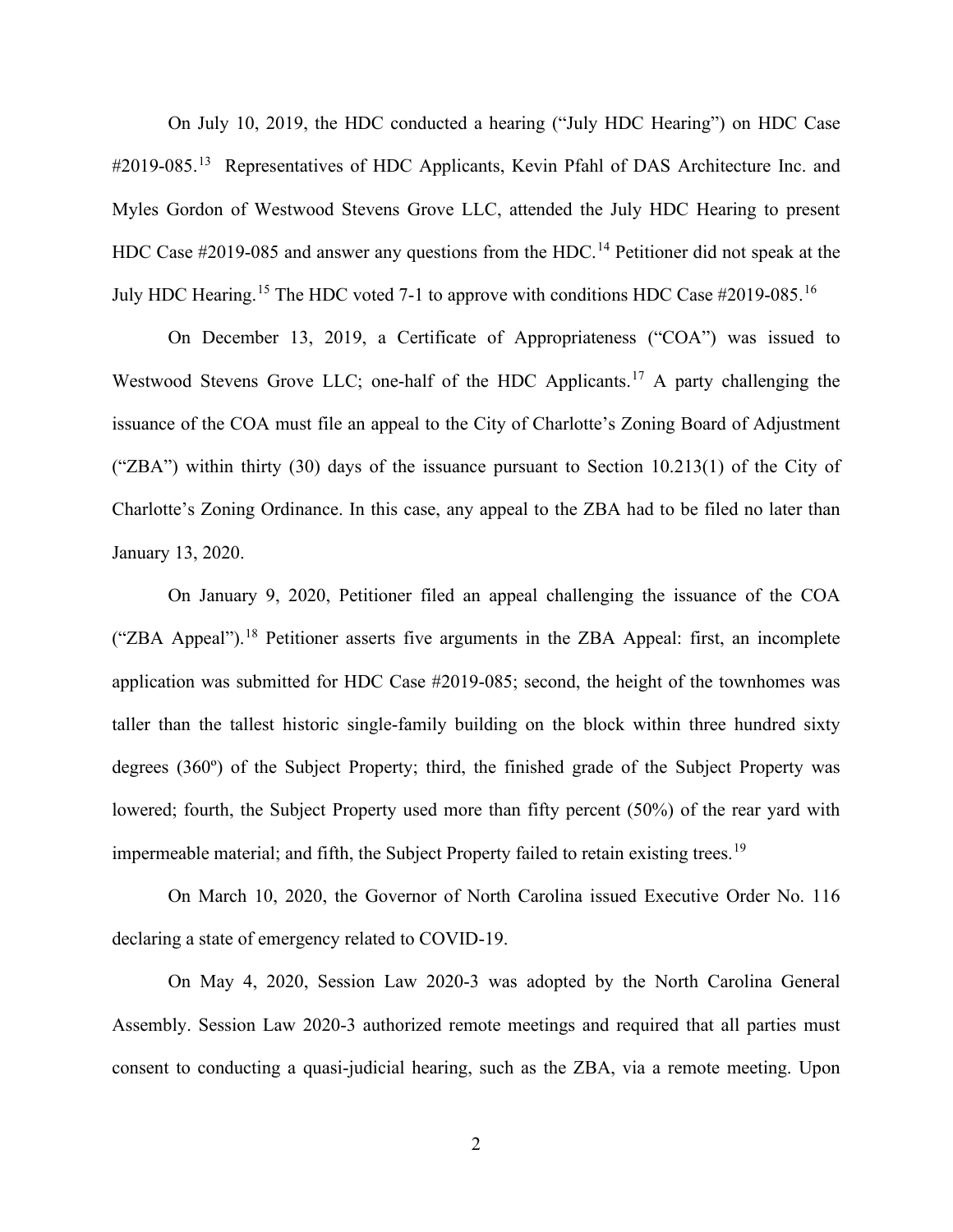information and belief, the HDC Applicants did not provide their consent to the ZBA Appeal being conducted as a remote meeting.

Around January 2022, the ZBA resumed in-person meetings.

On March 7, 2022, the HDC Record on Appeal ("Original HDC Record") was served on Petitioner by mail and email.<sup>[20](#page-14-19)</sup> Petitioner subsequently requested the inclusion of documents that were not included in the Original HDC Record. On April 19, 2022, the amended HDC Record on Appeal was served on Petitioner by mail and email ("Amended HDC Record").<sup>[21](#page-14-20)</sup> The Original HDC Record and Amended HDC Record (collectively "HDC Record") comprised all materials that were presented to the HDC during its public hearings on the COA.

On April 26, 2022, the ZBA is scheduled to hear Petitioner's ZBA Appeal. The questions before the ZBA are (i) whether Petitioner has alleged special damages as a prerequisite to appeal the issuance of the COA and (ii) whether the HDC properly granted the COA.

### **STANDARD OF REVIEW**

### I. Special Damages Standard

A party must allege and demonstrate special damages in order to challenge the HDC's decision to issue a COA.<sup>[22](#page-14-21)</sup> If a party does not meet all of the requirements, then it has not alleged or demonstrated special damages.

For the first element, a party must own, lease, or have a contract to buy the nearby or adjoining lands.<sup>[23](#page-14-22)</sup> North Carolina courts do not specify a minimum or maximum distance for fulfilling the nearby or adjoining component. However, a party's mere statement that the party owns, leases, or has a contract to buy property, absent any allegation of special damages distinct from the rest of the historic district in the party's appeal, is insufficient to demonstrate special damages."[24](#page-14-23)

For the second element, Petitioner must show how the COA was unlawful or illegal.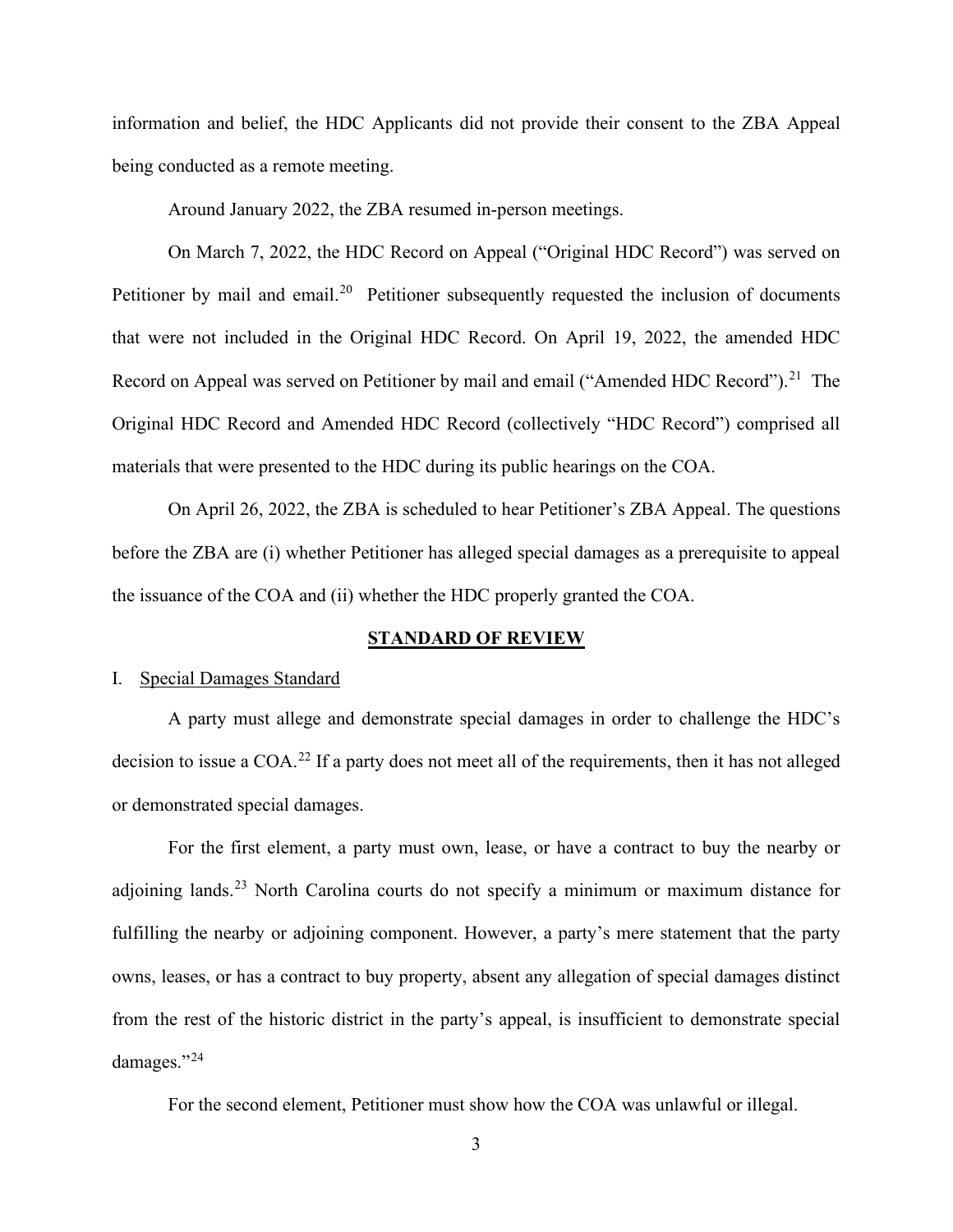For the third element, Petitioner must show an injury distinct from the rest of the historic district as a result of the unlawful or illegal COA. An appealing party's injury could be a reduction in the appealing party's land value as a result of the unlawful or illegal COA<sup>[25](#page-14-24)</sup> or increased traffic, increased water runoff, parking, and safety concerns, as well as the secondary adverse effects resulting from the COA.<sup>[26](#page-14-25)</sup> The aforementioned examples require an expert's opinion and cannot be proffered without an expert's opinion.

#### II. Review in the Nature of Certiorari

In reviewing the HDC's decision to issue the COA, the ZBA sits in the posture of an appellate court, not a trier of fact.<sup>[27](#page-14-26)</sup> As such, it only reviews the HDC Record but does not compile new evidence or testimony regarding the COA. The proper standard of review by the ZBA depends on the particular nature of the issues presented on appeal.

If Petitioner alleges that the HDC's decision was based on error of law, *de novo* review is required.[28](#page-14-27) *De novo* means "anew."[29](#page-14-28) Thus, the ZBA would be reviewing and applying the applicable law without any deference to the HDC or its prior determination of the law.

However, if Petitioner contends that the HDC's decision was either unsupported by the evidence or arbitrary and capricious, the appropriate standard of review is the "whole record" test.<sup>[30](#page-14-29)</sup> In applying the whole record test, the ZBA may not substitute its own judgment for that of the HDC when the HDC Record contains competent and substantial evidence supporting the HDC decision, even though conflicting evidence in the record would have allowed the ZBA to reach a contrary finding if proceeding *de novo*. [31](#page-14-30) Substantial evidence is that which a reasonable mind might accept as adequate to support a conclusion.<sup>[32](#page-14-31)</sup>

Based upon Petitioner's five arguments, this brief addresses the *de novo* standard and the application of the "whole record" standard of review.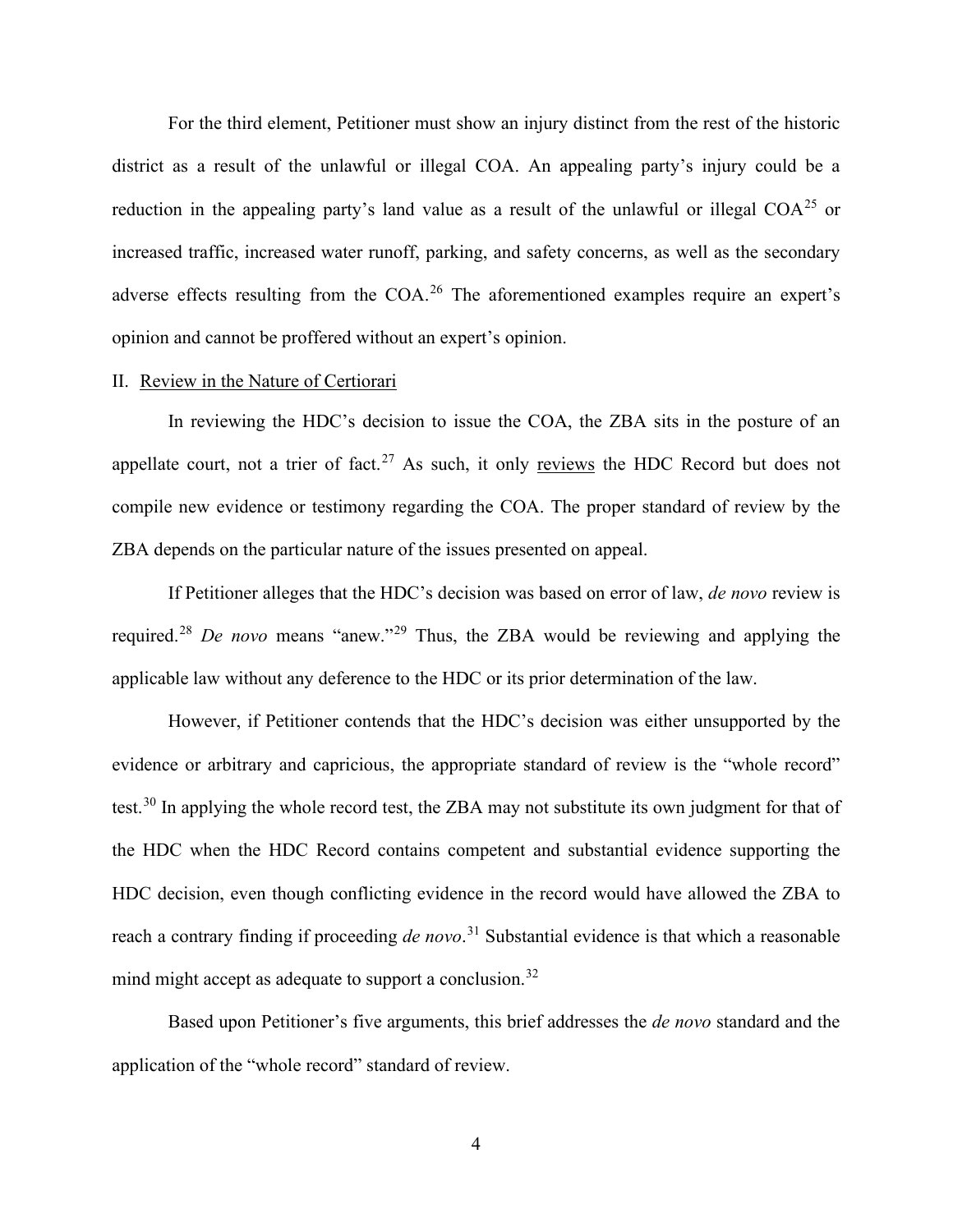#### **ARGUMENT**

## I. **PETITIONER, ROBERT EDWARD LESNICK, FAILED TO ALLEGE "SPECIAL DAMAGES" AS A PREREQUISITE TO CHALLENGING THE ISSUANCE OF THE CERTIFICATE OF APPROPRIATENESS.**

Special damages must be demonstrated by Petitioner in order to challenge the HDC's decision to issue the COA.<sup>[33](#page-14-32)</sup> At a minimum, Petitioner must demonstrate all of the following: (i) owns, leases, or has a contract to buy the nearby or adjoining land affected by the issuance of the COA; (ii) an unlawful or illegal COA; and (iii) an injury distinct from the rest of the historic district as a result of the unlawful or illegal COA.

Upon information and belief, Petitioner meets the first element because Petitioner owns, leases, or has a contract to buy the nearby or adjoining lands. It is the HDC's standard procedure to notify nearby and adjoining properties that are within three hundred (300) feet of the Subject Property. In this instance, Petitioner lives at 1121 Myrtle Avenue, Apartment 68, in the Dilworth Historic District and within three hundred (300) feet of the Subject Property at 1101 Myrtle Avenue. [34](#page-14-33)

Petitioner attempts to fulfill the second element via its ZBA appeal. The HDC disagrees with Petitioner's allegations and has set forth its responses in Section II below.

It is the third element that Petitioner has failed to state and/or proffer evidence needed to demonstrate special damages – i.e. an injury distinct from the rest of the historic district as a result of the unlawful or illegal COA. Petitioner's ZBA Appeal lacks any evidence of special damages. Moreover, it has been over twenty-eight (28) months since the issuance of the COA and Petitioner has not provided any evidence that Petitioner has sustained any special damages to undersigned counsel as of 4:00 p.m. on April 19, 2022. [35](#page-14-34) This glaring omission strongly demonstrates that Petitioner has not suffered an injury from the HDC's decision to issue the COA.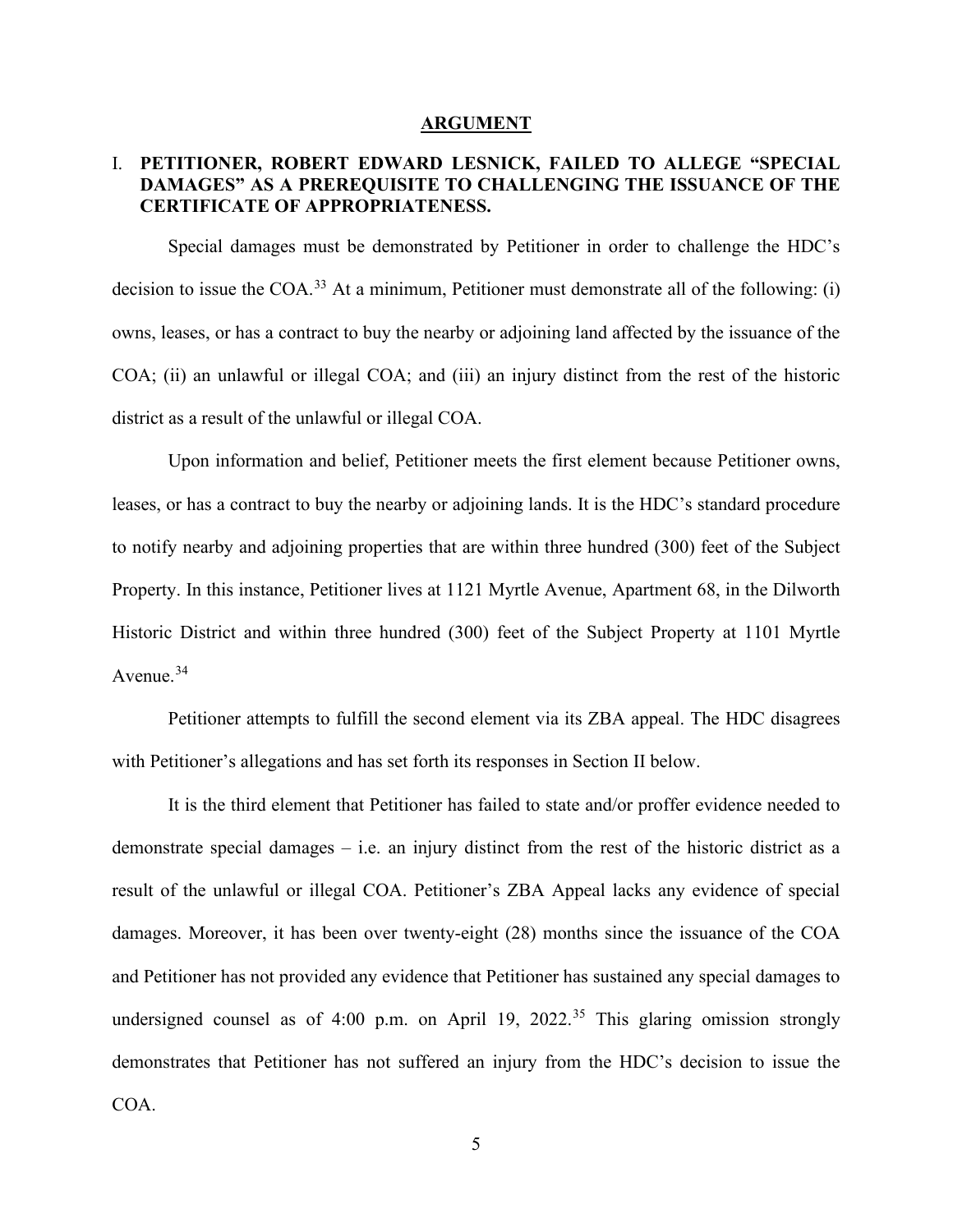Accordingly, Petitioner's ZBA Appeal must be dismissed for the failure to allege or

demonstrate special damages required by state law.

## II. **THE CHARLOTTE HISTORIC DISTRICT COMMISSION COMMITTED NO ERROR OF LAW WHEN IT APPLIED ITS POLICY & DESIGN GUIDELINES TO GRANT THE CERTIFICATE OF APPROPRIATENESS.**

## A. Incomplete Application Argument

Petitioner initially alleges that the HDC Applicants submitted an incomplete application

for HDC Case #2019-085 and references Paragraphs 7.3.2.1, 7.3.2.2, 7.3.2.5 of the HDC's Rules

for Procedure.<sup>[36](#page-14-35)</sup>

The relevant language of these Paragraphs state:

- 7.3.2.1. Site Survey Applications for significant additions and all new construction must include a registered survey with the following information: Lot dimensions, existing structures, existing setback and yard lines, topography lines, mature trees, unique site features, fences, walls, easements, public rights of way, utilities, driveways, and other relevant information.
- 7.3.2.2. Site Plan The site plan must include: All structures (existing and proposed), setback dimensions (porch and thermal wall), yard dimensions, driveways and alleys, tree protection and/or tree removal, HVAC location(s) and percentage of lot coverage. Provide a grading plan where site slopes affect the project significantly and/ or its height.
- 7.3.2.5. Streetscape Applications for new construction must provide composite streetscape elevations showing the proposed project with existing adjacent buildings and height dimensions. The same applies to building additions that are taller or wider than the existing structure.

The undisputed facts show that the HDC staff deemed HDC Case #2019-085 to be complete by placing it on HDC agenda for the May HDC Hearing.<sup>[37](#page-14-36)</sup> Furthermore, HDC staff recommendations outlined its concerns for the May HDC Hearing including: (1) lack of differentiation in building designs; (2) additional information needed about materials (garage doors, front entry doors, trim); (3) building at corner of Lexington and Myrtle does not address Myrtle; (4) developed patios in the front yard; (5) tree protection plan for the existing trees to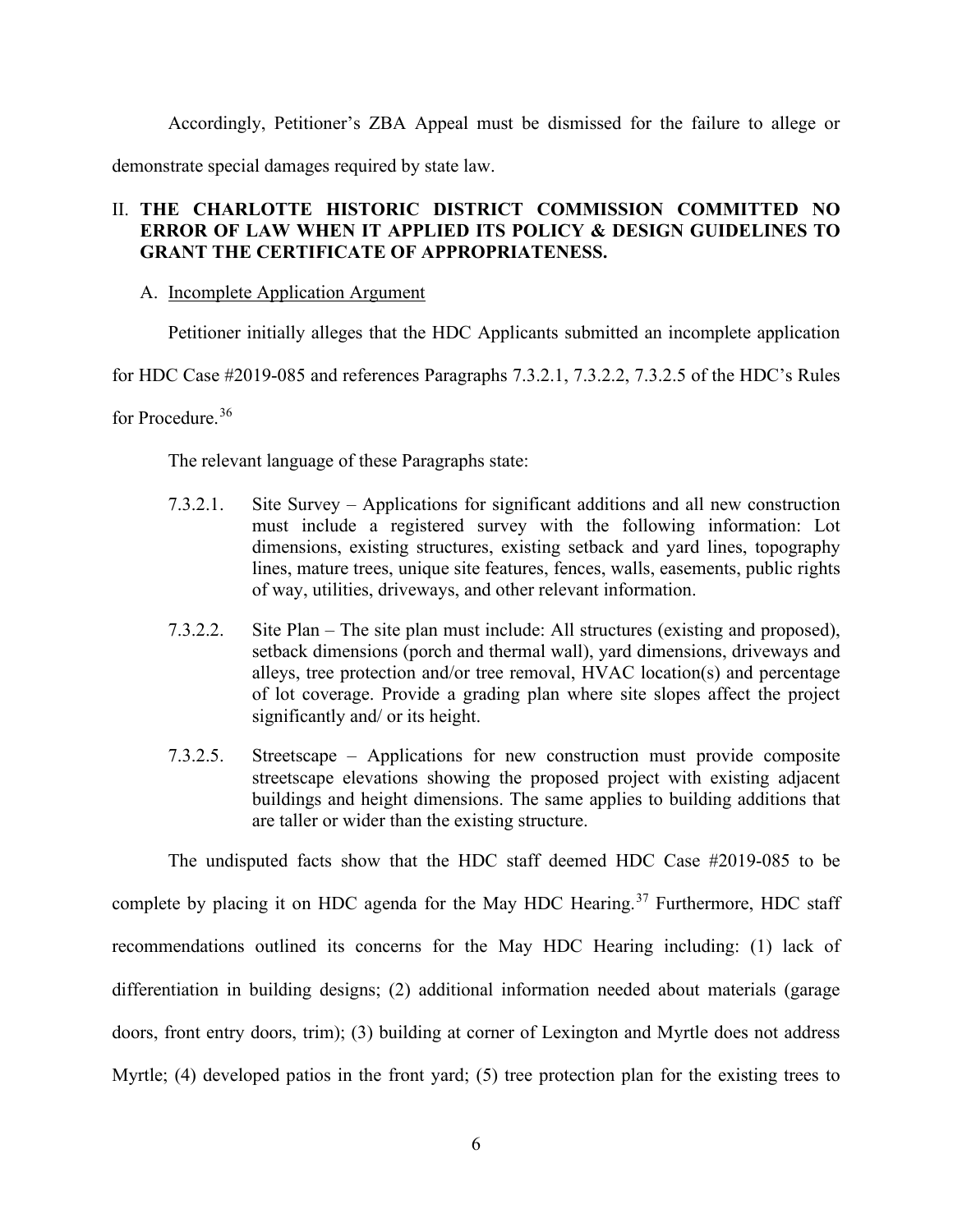remain; and  $(6)$  lack of details about the brick retaining wall.<sup>[38](#page-14-37)</sup> None of the HDC staff recommendations reflect the belief that an incomplete application was submitted for HDC Case #2019-085.

Similarly, the HDC reviewed HDC Case  $#2019-085$  and discussed it.<sup>[39](#page-14-38)</sup> The HDC ultimately decided to request additional information from the HDC Applicants and specified ten  $(10)$  items that were necessary to fulfill the request for additional information.<sup>[40](#page-14-39)</sup> Once again, nothing in the HDC's decision during the May HDC Hearing reflects the notion that an incomplete application was submitted by the HDC Applicants.

Accordingly, the HDC did not error in the application of the law and the HDC record dis not lack substantial evidence, which a reasonable mind might accept as adequate to support a conclusion.[41](#page-14-40) Petitioner's allegation is meritless.

## B. Height Argument

Next, Petitioner alleges that the Project's height was taller than the tallest historic singlefamily building within three hundred sixty degrees (360º) of the Subject Property and references HDC's Design Standards Section 6.6.2.[42](#page-14-41)

The relevant language of this paragraph states:

6.6.2 For new single-family structures, the height of the proposed building should be no taller than the tallest single-family historic building on the block within a 360 degree range of visibility from the sidewalk in front of the subject parcel. The height of the historic building should be calculated from the original historic ridge line (not any later additions that may be taller). See illustration C on page 6.4, Context.

As evidence, Petitioner cites single-family structures at 825 Lexington Avenue with a height of

25.6 feet and 728 Lexington Avenue with a height of 22.2 feet.<sup>[43](#page-14-42)</sup>

The HDC determined that 829 Lexington Avenue with a height of 40.0 feet was the tallest multifamily historic structure on the block within a three hundred sixty degree (360º)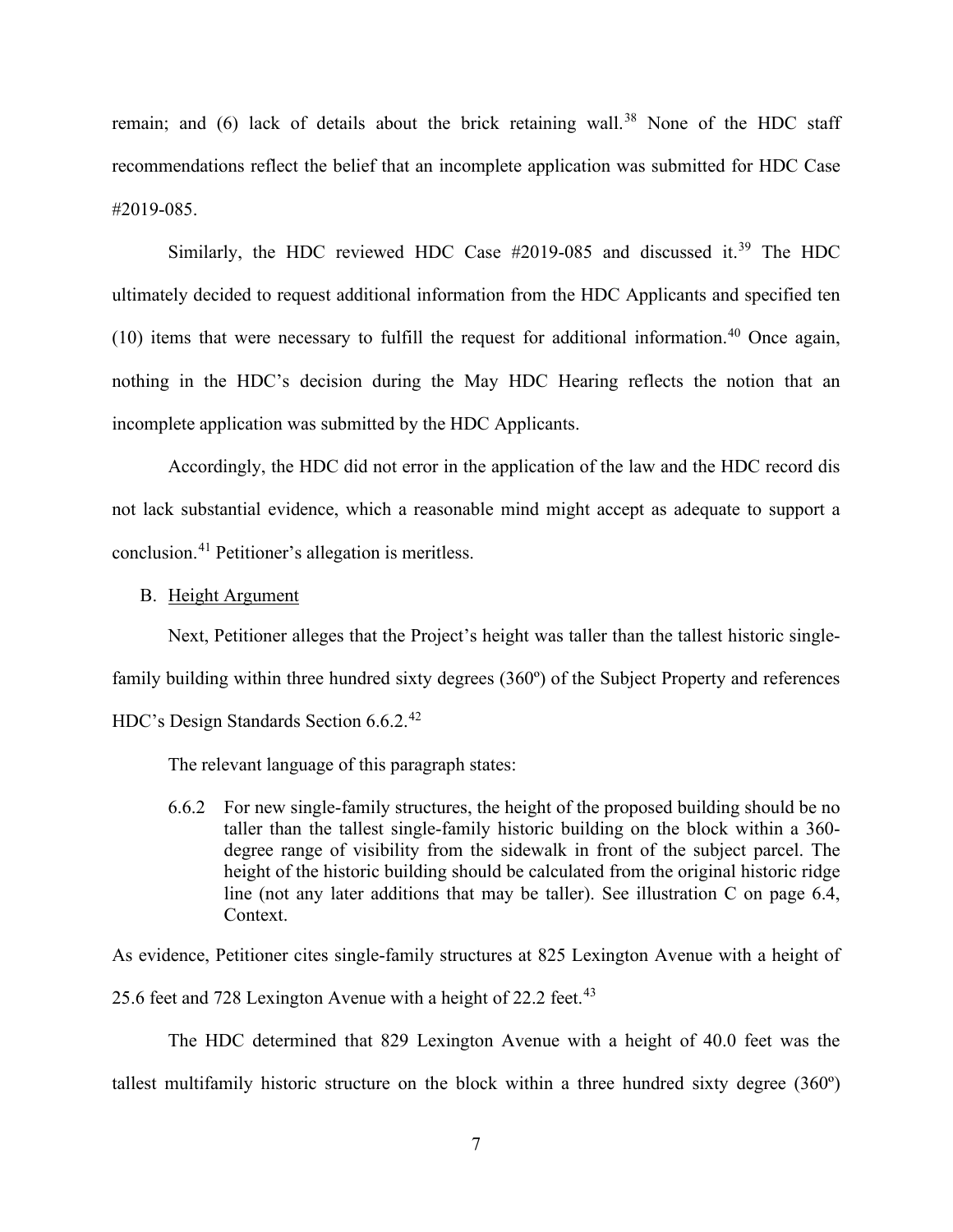range of visibility.<sup>[44](#page-14-43)</sup> The Subject Property's height is 25.9 feet or less than the height of 829 Lexington Avenue.<sup>[45](#page-14-44)</sup> The HDC only compared similar multifamily structures and did not take into consideration single-family structures because of the difference.

Accordingly, the HDC did not error in the application of the law and the HDC record dis not lack substantial evidence, which a reasonable mind might accept as adequate to support a conclusion.[46](#page-14-45) Petitioner's allegation is meritless.

### C. Finished Grade Argument

Third, Petitioner alleges that the Subject Property achieved its height by lowering its grade and building a retaining wall to build the three (3) townhomes and references HDC's Design Standards Section 6.9.1. [47](#page-14-46)

The relevant language of this paragraph states:

6.9.1 Relate the height of a new foundation to the height of foundations on historic buildings found within the context of the new building. Avoid lowering the grade to achieve greater overall height to the new building.

In this instance, Petitioner fails to state how the foundation for the Subject Property differs from the height of the foundations on historic buildings within the context of the new building. The absence of evidence proffered by Petitioner demonstrates that this allegation is meritless.

### D. Impermeable Material in Rear Argument

Petitioner also contends that the Subject Property used more than fifty percent (50%) of

the rear yard with impermeable material and references HDC's Design Standards Section 8.4.7.<sup>[48](#page-14-47)</sup>

The relevant language of this paragraph states:

8.4.7 In a single-family use, no more than 50% of the rear yard (as measured from the back of the original house) shall be of impermeable material including the roofs of additions to original buildings, paving, decks, patios, pools, and accessory buildings. Wood slatted decks are considered permeable.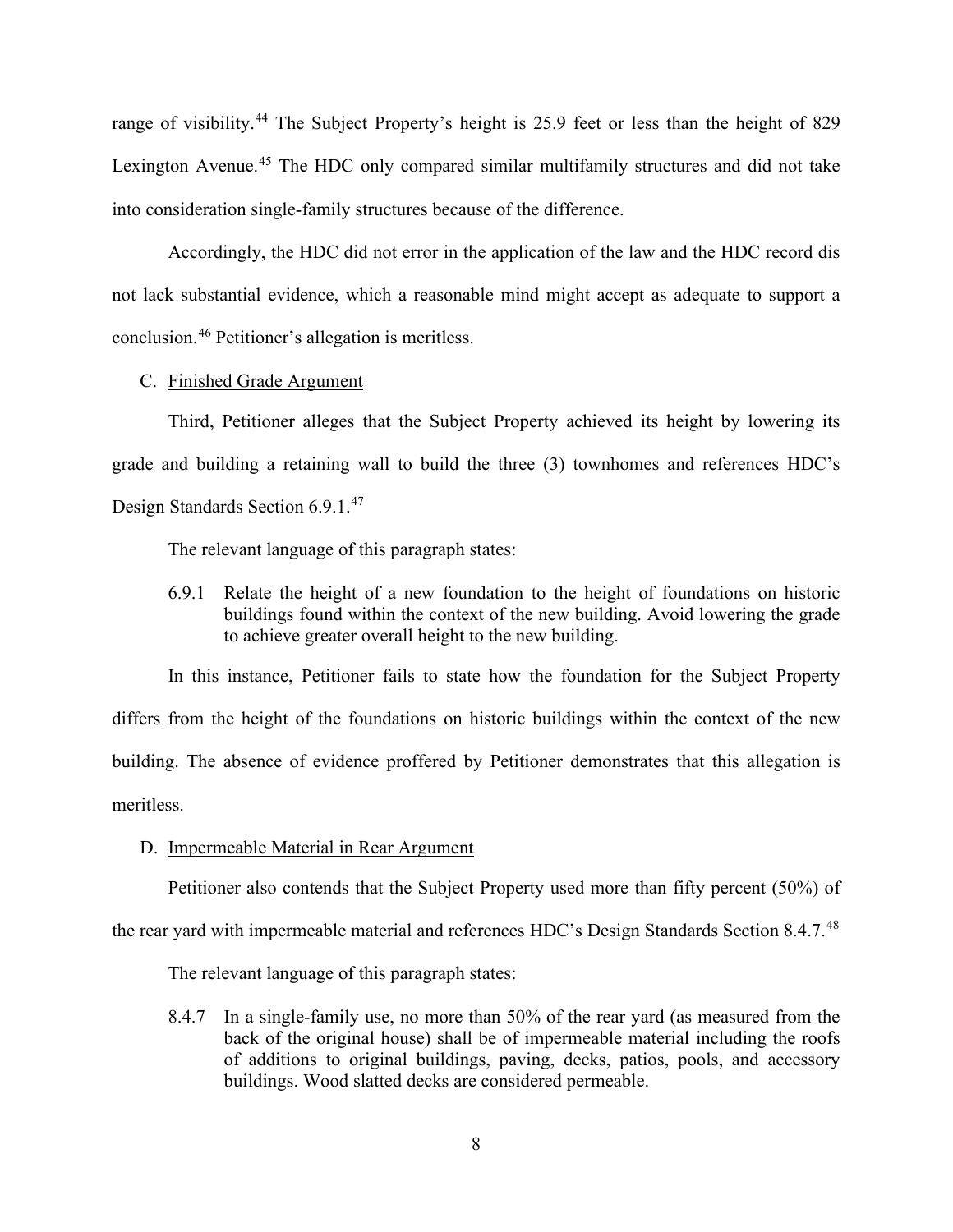As evidence Petitioner calculates the rear yard of Lot 1 to be 69% to 74% impermeable, the rear

yard of Lot 2 to be 82% impermeable, and the rear yard of Lot 3 to be 81% impermeable.<sup>[49](#page-14-48)</sup>

The HDC noted that HDC's Design Standards Section 8.4.7 did not apply to the Subject Property because it was zoned R-22MF (HD) which is a multifamily zoning designation. Evidence of this discussion is noted below:

> 19. MR. BARTH: I would assume we're treating 20. these as single-family units. 8.4, number 7 -- you 21. know, I'm sort of overwhelmed by the amount of 22. impervious surface on the site. I don't know that 23. that speaks to  $-$ 24. MS. HARPST: That's for single-family zoning 25. and this is multi-family. 01. MR. HADEN: This is actually multifamily 02. zoned. 03. MS. PARATI: It's a single-family unit. 04. MS. HINDMAN: So it's a really tricky 05. situation because it's zone multifamily, but the 06. appearance is single. 07. MS. PARATI: Uh-huh.<sup>[50](#page-14-49)</sup>

Petitioner's allegation is meritless because the HDC's Design Standards Section 8.4.7 only applies to single-family zoned property. In this case, the Subject Property was zoned multifamily.

Accordingly, the HDC did not error in the application of the law and the HDC record dis not lack substantial evidence, which a reasonable mind might accept as adequate to support a conclusion.[51](#page-14-50) Petitioner's allegation is meritless.

E. Trees Argument

The final argument made by Petitioner is that the Subject Property failed to retain existing trees and references HDC's Design Standards Section 8.5.1.<sup>[52](#page-14-51)</sup>

The relevant language of the HDC's Design Standards Section 8.5 states:

8.5.1. Retain existing trees that define the district's character.

9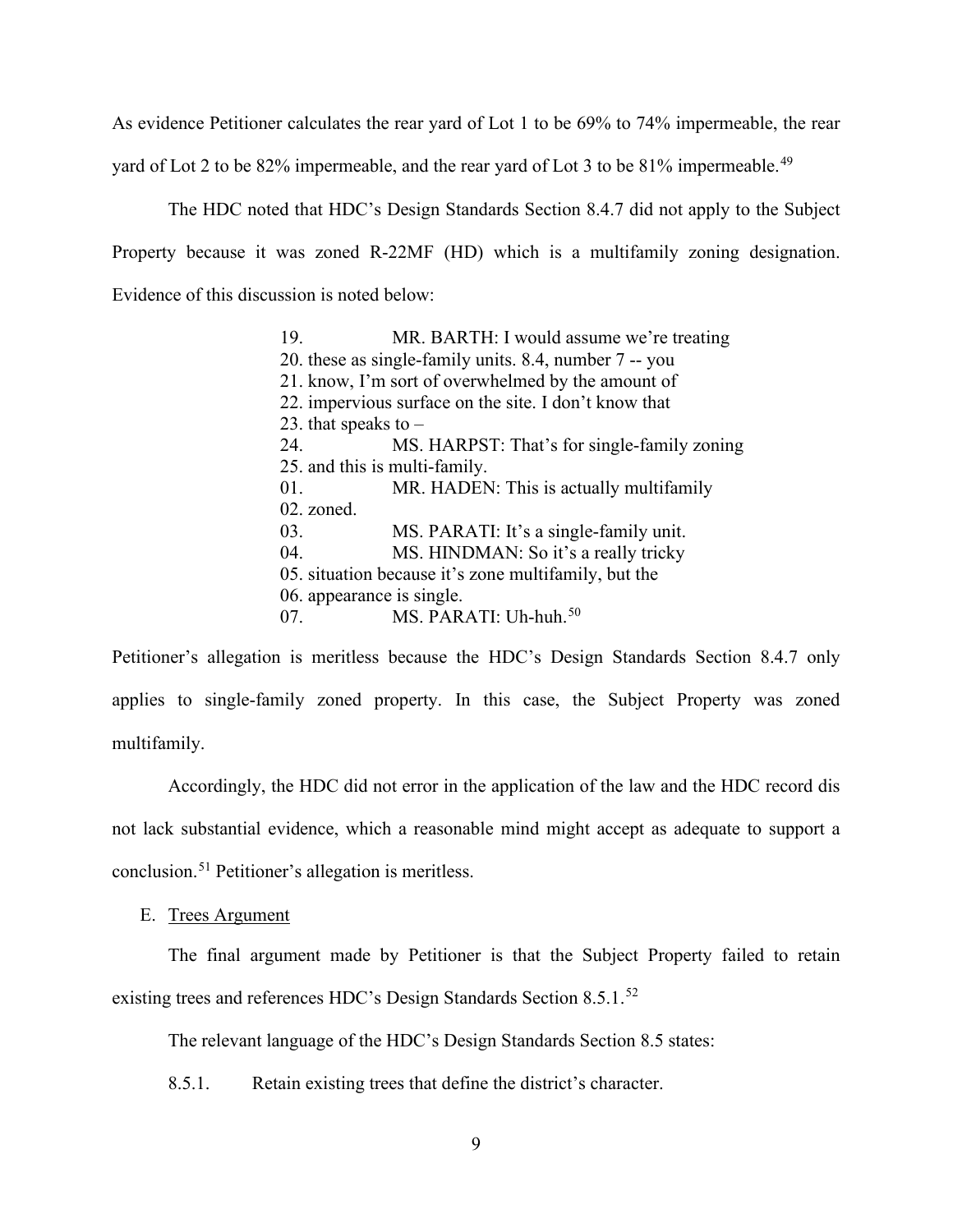- 8.5.2 When tree removal is needed (due to disease, documented damage to a historic structure, or other reasons) or desired, a Certified Arborist must be consulted and the written recommendation must be provided to the HDC before removal is granted. This guideline includes trees in front, side, and rear yards. Staff may approve removal of diseased, declining trees based on the Certified Arborist letter.
- 8.5.3 Trees less than ten (10) inches in diameter may be removed in front, side, and rear yards with Administrative approval.
- 8.5.4 Identify and take care to protect significant existing trees and other plantings via a Tree Protection Plan when constructing new buildings, additions, or site structures such as garages.
- 8.5.5. New construction that impacts healthy trees must be reviewed by the HDC. Mature trees that are unhealthy or causing significant structural damage to historic structures may reviewed by HDC staff. Replacement trees may be required.
- 8.5.6 The HDC may require the planting of additional trees to replace a mature canopy that is removed.

Although Petitioner focuses its allegation on Section 8.5.1, the entirety of Section 8.5 demonstrates that trees can be removed and/or replaced.

In this case, the HDC received a Certified Arborist Letter dated July 1, 2019, which stated that trees labeled #16, #19, and #21 were "inside the minimum distance" of ten feet for a tree to survive.<sup>53</sup> Moreover, the HDC received sworn testimony about the removal of these trees as evidenced by this exchanged:

> 24. MR. HARPST: No. The only comment that I 15.would share would be that all of the existing trees 01. along the retaining wall the arborist believes will 02. need to be removed, because as he details in his 03. letter, they're not outside the critical root zone, 04. and it will be impossible to protect them given the 05. location of the buildings and garages. And that 06. was basically my big takeway. - - - 10. MR. PFAHL: Most of the trees 11. along this property line have grown in and around that 12. wall and have caused it to fail, so going forward, we 13. feel like it's a more prudent plan to remove those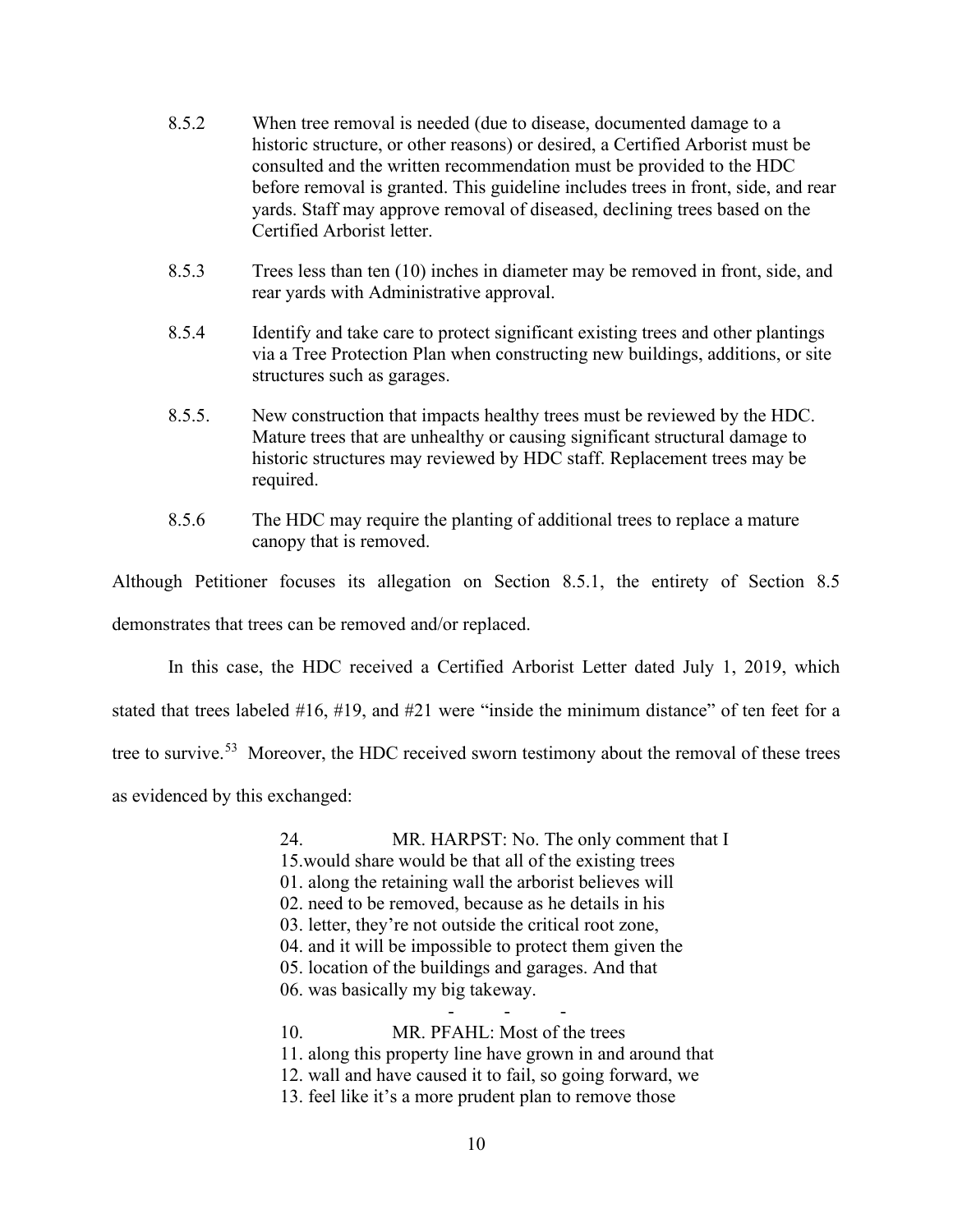14. trees and underbrush and plant a proper tree, a more 15. vertical-type tree.<sup>[54](#page-14-53)</sup>

Petitioner's allegation is meritless because the HDC's Design Standards Sections 8.5.2, 8.5.5., and 8.5.6 allow for the removal of trees and the replanting of new trees based on new construction. Moreover, the HDC Applicants presented a Certified Arborist Letter, which is a requirement of HDC's Design Standards Sections 8.5.2, as evidence in support of the removal of those trees.

Accordingly, the HDC did not error in the application of the law and the HDC record dis not lack substantial evidence, which a reasonable mind might accept as adequate to support a conclusion.[55](#page-14-54) Petitioner's allegation is meritless.

### **CONCLUSION**

For the foregoing reasons, Respondent HDC respectfully requests that the ZBA dismiss Petitioner's ZBA Appeal upon concluding that Petitioner failed to allege or demonstrate "special damages."

In the alternative, Respondent HDC respectfully requests that the ZBA affirm the HDC's decision to issue the COA for 1101 Myrtle Avenue.

This the  $\frac{19th}{h}$  day of April, 2022.

OFFICE OF THE CITY ATTORNEY

 $B_{\rm BV}$ : Thomas E. Tower TI

Thomas E. Powers, III Senior Assistant City Attorney 600 East Fourth Street Charlotte, NC 28202-2841 (704) 336-2254 (Office) (704) 632-8330 (Fax) NC State Bar #39175

ATTORNEY FOR THE CITY OF CHARLOTTE HISTORIC DISTICT COMMISSION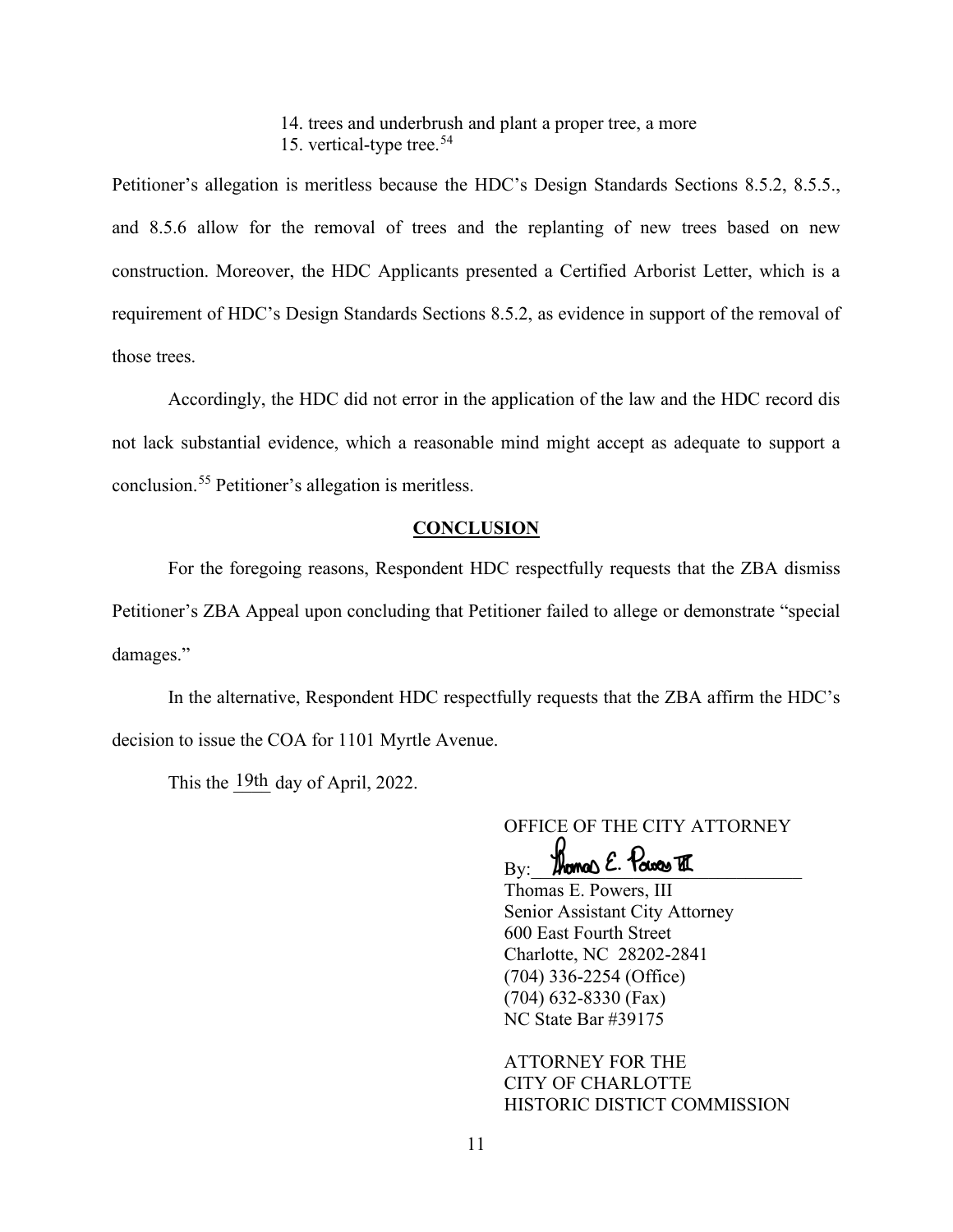## **CERTIFICATE OF SERVICE**

The undersigned hereby certifies that he attached Respondent City of Charlotte Historic District Commission's Brief has been duly served on this date, by email and by depositing a copy thereof, postage prepaid, in the United States Mail in Charlotte, North Carolina and addressed to the following:

> Robert Edward Lesnick 1121 Myrtle Avenue, Apt 68 Charlotte, North Carolina 28203 Applicant/Agent for Property Owner lesnickr@gmail.com

This the  $19th$  day of April, 2022.

OFFICE OF THE CITY ATTORNEY

 $B_{\rm Y}:$  Homes E. Power II

Thomas E. Powers, III Senior Assistant City Attorney 600 East Fourth Street Charlotte, NC 28202-2841 (704) 336-2254 (Office) (704) 632-8330 (Fax) NC State Bar #39175

ATTORNEY FOR THE CITY OF CHARLOTTE HISTORIC DISTICT COMMISSION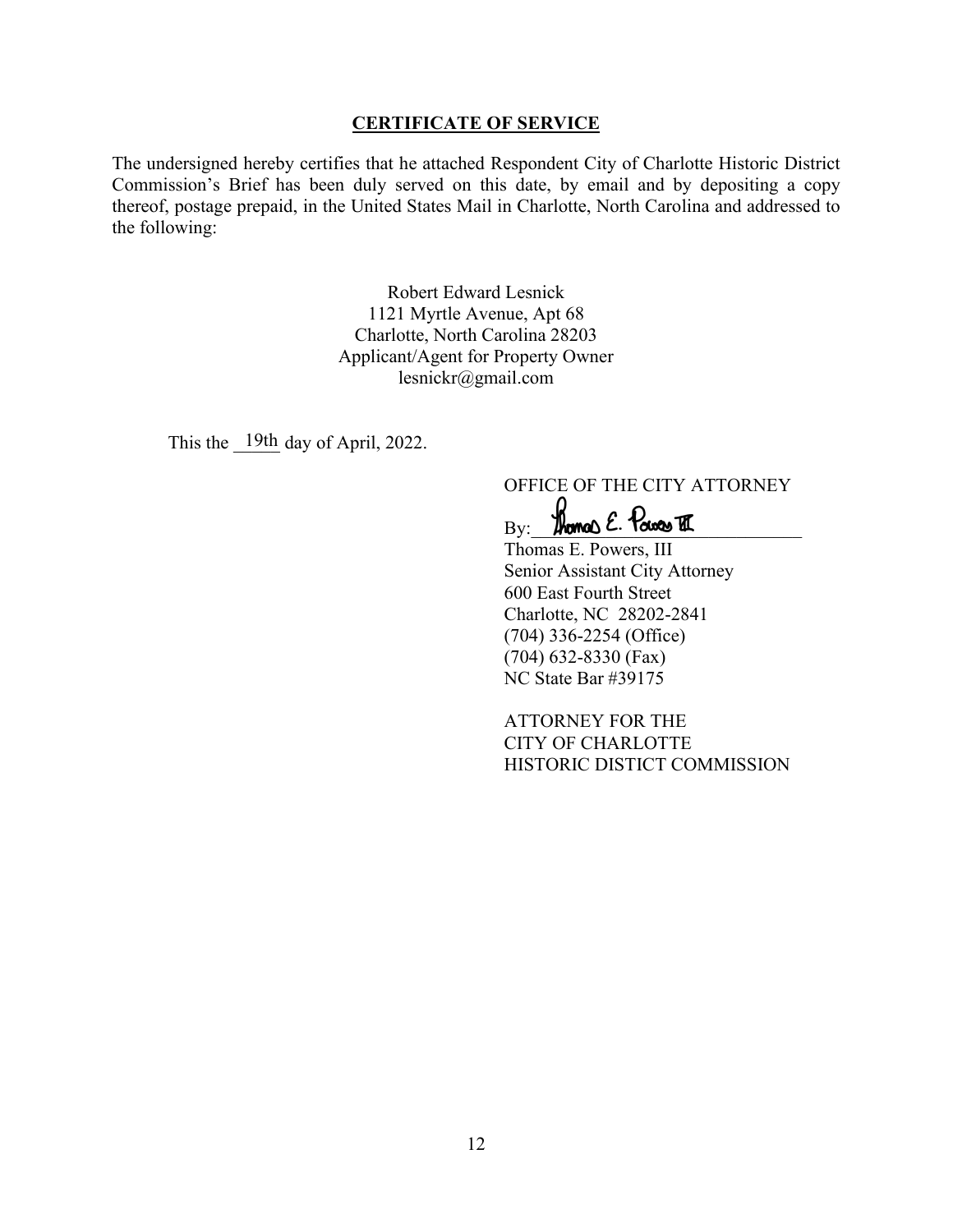## **FOOTNOTES**

 $1$  HDC Record p. 1-2.

<sup>2</sup> HDC Record p. 1-2.

 $3$  HDC Record p. 1-2.

 $^{4}$  HDC Record p. 1-2.<br> $^{5}$  HDC Record p. 21-58.

 $6$  HDC Record p. 4, lines 1-8.

<sup>7</sup> HDC Record p. 31-35, 75.

<sup>8</sup> HDC Record p. 54-58, 75-76, 84.

<sup>9</sup> HDC Record p. 97-168.

<sup>10</sup> HDC Record p. 98

<sup>11</sup> HDC Record p. 188.

<sup>12</sup> HDC Record p. 167-168, 187-189.

<sup>13</sup> HDC Record p. 239-297.

 $14$  HDC Record p. 241.

<sup>15</sup> HDC Record p. 323.

<sup>16</sup> HDC Record p. 295-297, 323.

<sup>17</sup> HDC Record p. 332-353.

<sup>18</sup> HDC Record p. 354-356.

<sup>19</sup> HDC Record p. 354-356.<br><sup>20</sup> HDC Record p. 358.

 $21$  HDC Record p. 359-370.

<sup>22</sup> *Cherry v. Wiesner,* 245 N.C. App. 339, 347, 781 S.E.2d 871, 877 (2016) ("[T]o be considered an 'aggrieved person' and thus have standing to seek review, a party must claim special damages, distinct from the rest of the community.").

<sup>23</sup> *Heery v. Zoning Bd. of Adjust*., 61 N.C.App. 612, 613, 300 S.E.2d 869, 870 (1983) ("The appealing party must have some interest in the property affected.").

<sup>24</sup> *Sarda v. City/County of Durham Bd. of Adjust.*, 156 N.C.App. 213, 215, 575 S.E.2d 829, 831 (2003) (citing *Lloyd v. Town of Chapel Hill,* 127 N.C.App. 347, 351, 489 S.E.2d 898, 900 (1997) (emphasis added).

<sup>25</sup> *Jackson v. Guilford County Bd. of Adjust.*, 275 N.C. 155, 162, 166 S.E.2d 78, 83 (1969) ("If, however, the proposed use is unlawful, as where it is prohibited by a valid zoning ordinance, the owner of adjoining or nearby lands, who will sustain special damage from the proposed use through a reduction in the value of his own property, does have a standing to maintain such proceeding.") (internal citations omitted) (emphasis added).

<sup>26</sup> *Mangum v. Raleigh Bd. of Adjust.,* 362 N.C. 640, 644, 669 S.E.2d 279, 283 (2008)

<sup>27</sup> North Carolina General Statutes Section 160A-400.9(e) and Section 160D-947 (HDC appeals to the ZBA are in the nature of certiorari – based on the record compiled by the HDC.).

<sup>28</sup> *Tucker v. The Mecklenburg County Zoning Board of Adjustment*, 148 N.C.App. 52, 55, 557 S.E.2d 631, 634 (2001).

<sup>29</sup> Blacks Law Dictionary 500 (9th Ed. 2009).

<sup>30</sup> *Tucker v. The Mecklenburg County Zoning Board of Adjustment*, 148 N.C.App. 52, 55, 557 S.E.2d 631, 634 (2001).